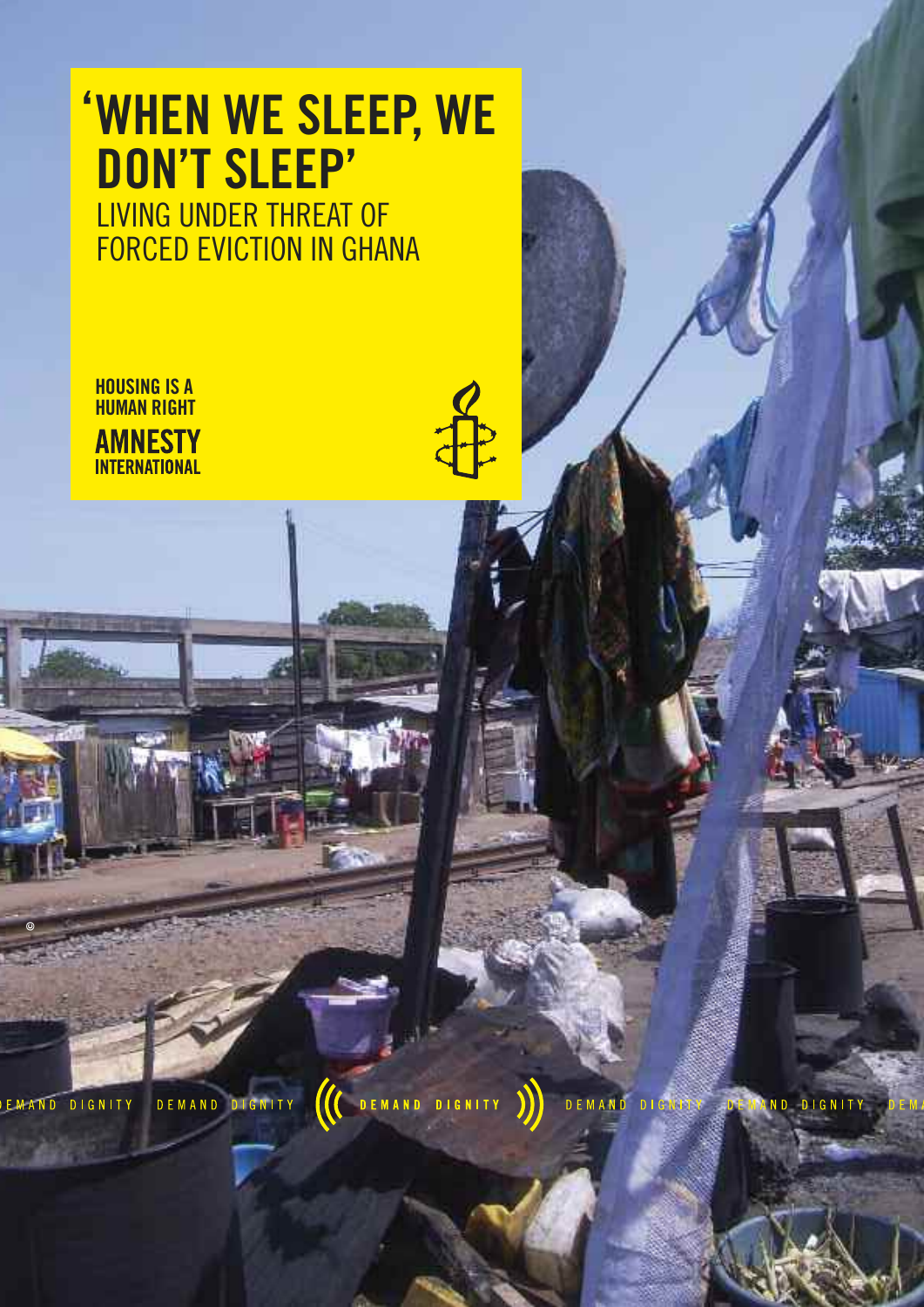## **"One day they will just stand up and come and demolish. Perhaps tomorrow they will come. When we sleep, we don't sleep."**

Coffie Nissar, who lives by the railway line in Agbogbloshie slum, Accra

Tens of thousands of people living in informal settlements are at risk of forced eviction in Ghana.

Thousands of people living and working next to railway lines across Ghana are to be evicted to make way for the redevelopment of the railway system. Known as the railway dwellers, the men, women and children who live and trade in kiosks and small structures built along the railway lines face homelessness and destitution if they are evicted from their homes.

In Old Fadama, Ghana's biggest informal settlement, between 55,000 and 79,000 people live without security of tenure and under the constant threat of forced eviction.

Ghana's laws do not provide adequate protection against forced eviction and the authorities have failed to put in place adequate safeguards to prevent people being forcibly evicted in violation of their human rights. Officials often deny that they have any responsibility towards residents of informal settlements, claiming that they are there "illegally".

Ghana is obliged under a range of international human rights treaties to respect, protect and fulfil the right to adequate housing, and to prevent and refrain from carrying out forced evictions. However, the government of Ghana has not implemented laws and other measures to ensure the progressive realization of the right to adequate housing.

**Right: Saratu Abdullah lives with her two children and her husband in Old Fadama, Accra. They have two rooms – one of which they use to sell fabrics. If they are evicted, they will have nowhere to go. "We came because we had no money. Now they want to evict us. Where can we go?"**

**Front cover: Living and working alongside Ghana's disused railway tracks, thousands of people at are risk of imminent forced eviction. © Amnesty International**

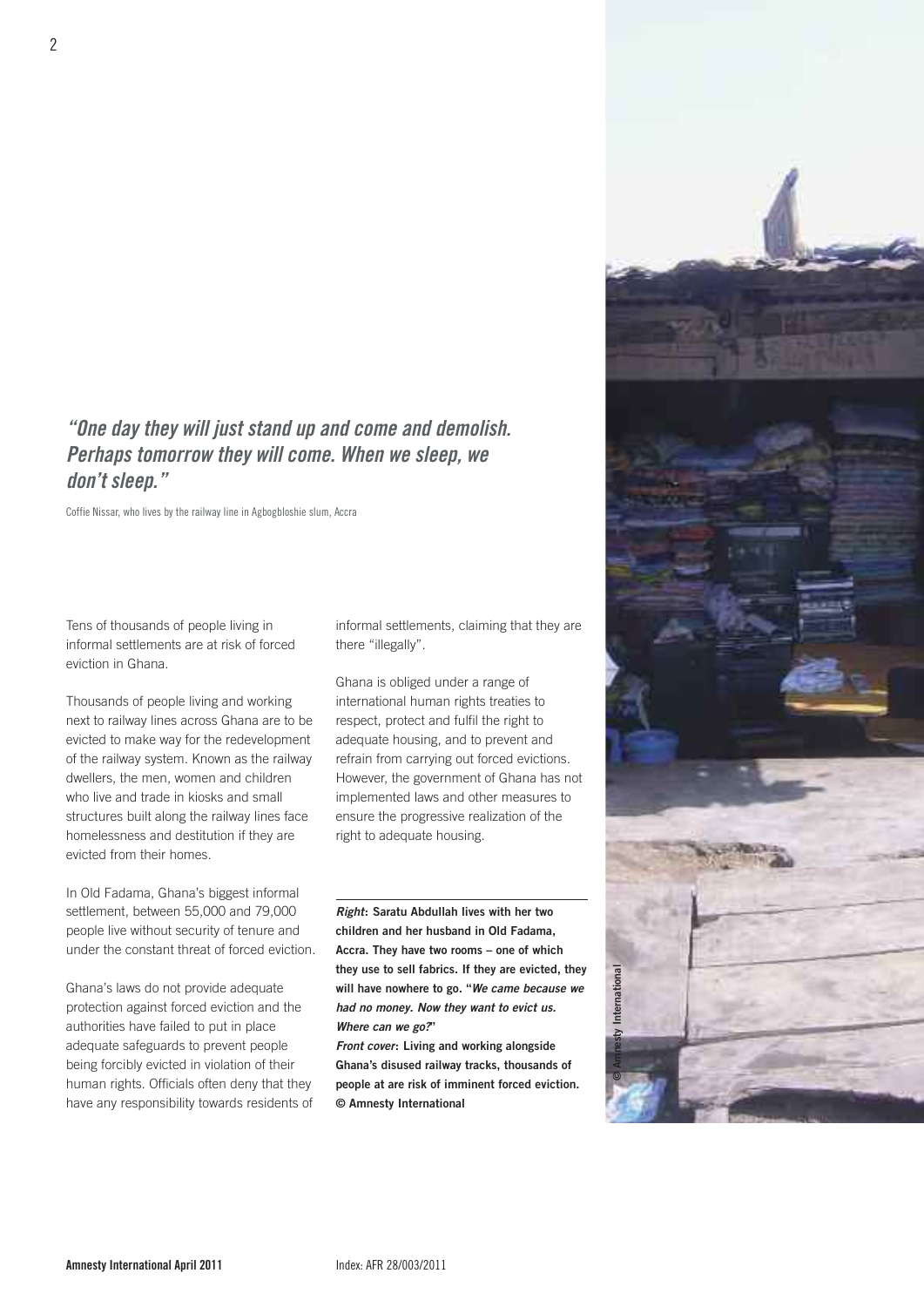

This document is based on interviews and research carried out between october 2009 and february 2011. amnesty international delegates visited slums and informal settlements in Accra in November 2010 and met families whose homes were at risk of demolition. They also met the Accra Metropolitan assembly (aMa) and officials from the Ministry of Water, Works and housing and the Ministry of local Government. They spoke to lawyers, human rights NGOs, community-based organizations and tenant associations.

# WHAT IS A FORCED EVICTION?

a forced eviction is the removal of people against their will from the homes or land they occupy without legal protections and other safeguards.

Under international law, evictions may be carried out only as a last resort, once all feasible alternatives have been explored, and only if procedural and legal safeguards are in place. These include genuine consultation with the affected people, prior adequate and reasonable notice, adequate alternative housing and compensation for all losses, safeguards on how evictions are carried out, and access to legal remedies and procedures, including access to legal aid where necessary. governments are also required to ensure that no one is rendered homeless or vulnerable to other human rights violations as a consequence of an eviction.

Not every eviction that is carried out by force constitutes a forced eviction – if all the legal safeguards and protections required under international law are complied with, and if the use of force is proportionate and reasonable, then the eviction would not violate the prohibition on forced evictions.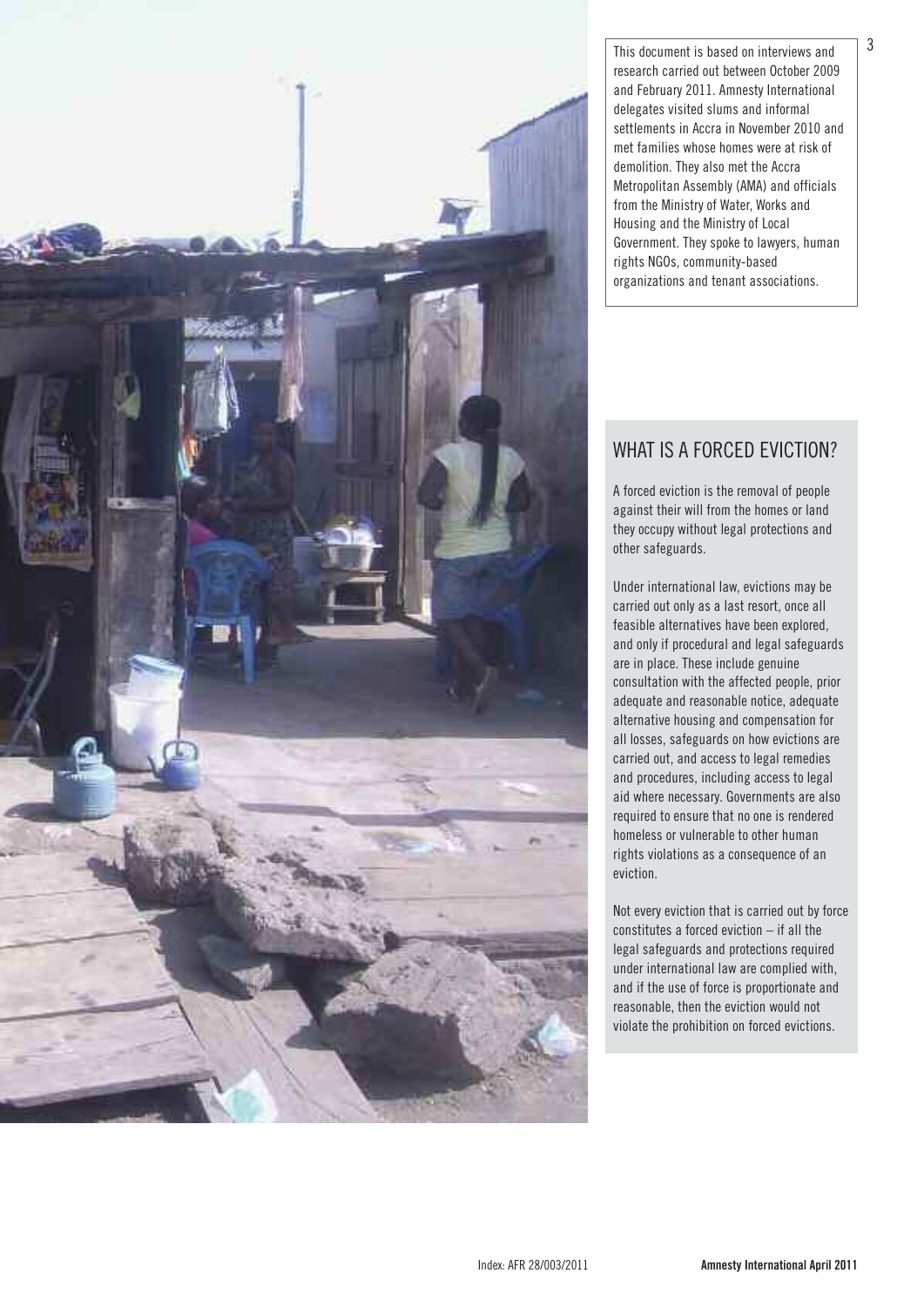### **Widespread housing proBlems**

Approximately 4.8 million people live in slums in Ghana, 45 per cent of the country's total urban population. In Accra, with an estimated population of 4.5 million people, approximately one third of the city's residents live in slums.

Slum communities, where residents live, work and raise their children, are characterized by grossly inadequate housing and living conditions, lack of basic services, overcrowding and insecurity of tenure. Insecurity of tenure leaves people vulnerable to forced eviction.

Forced evictions have compounded Ghana's housing shortage, increased the number of homeless people and driven them further into poverty. When forcibly evicted, people face homelessness and destitution and have no choice but to live in the ruins of their former homes or move to another slum area.

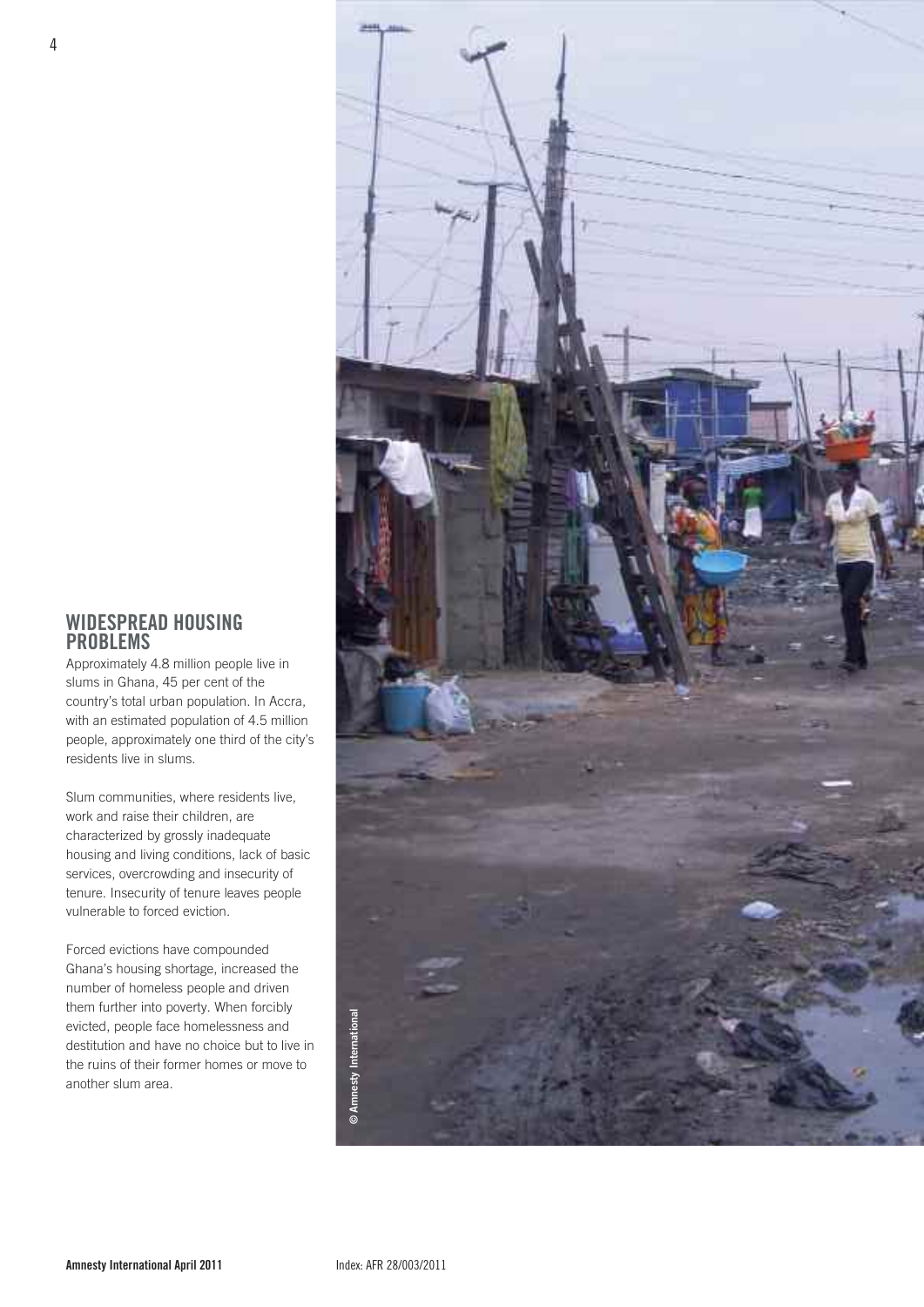

**Old Fadama, Accra, Ghana's largest informal settlement with a population estimated at between 55,000 and 79,000. Its residents live with the constant threat of being forcibly evicted from their homes.**



**mushalatu ayesha is 24 years old and lives with her brothers and sister next to the railway line near agbogbloshie market in accra. she has lived there for six years. they have one room where they sleep and where they cook and sell rice to passers-by. one day in october 2010, people they believe to be from the ghana railway development authority came to their home and painted on the side of it, with a demolition date in 40 days' time. they told mushalatu ayesha that by this date she should move. there was no**

**further explanation and she has nowhere to go if her home and business are demolished. she told amnesty international:**

**"There's no work in [my] home town so if I go back, I don't have anything. We work, and we give moneyto our parents,so if they demolish, we will have nothing and we will have nothing to give to our parents. If they gave us some place, then I would go, but apart from that, I don't have anywhere to go, I will come back."**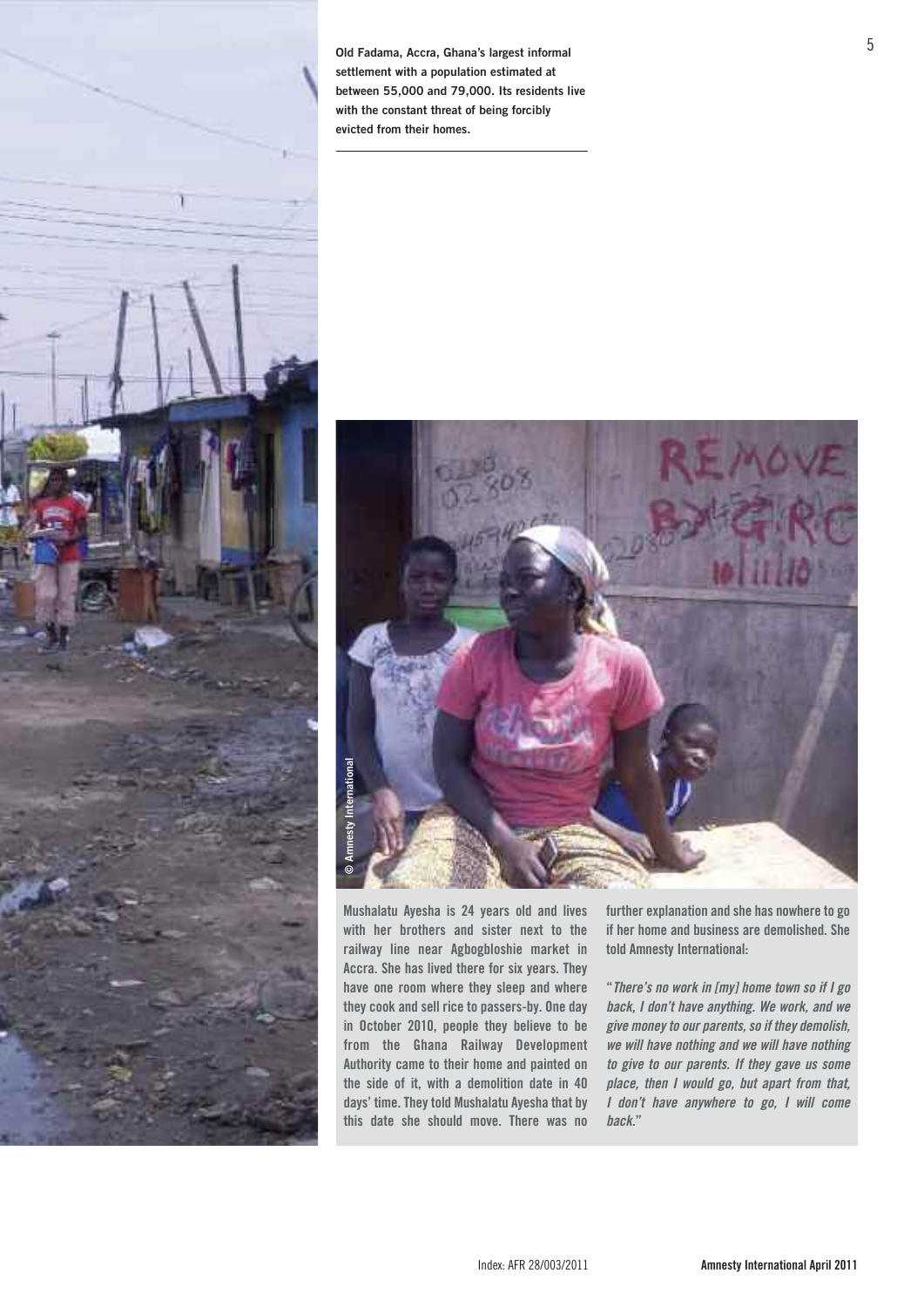

The exact number of railway dwellers is unknown because the government has not gathered information about people living along the railway lines. The collection of detailed information about individuals in a community, including tenants, landlords, women, men and children, is known locally as enumeration. Fnumeration enables the authorities to assess the services needed in a community, such as health clinics and schools. in the context of planned evictions, enumeration is necessary to enable the authorities to determine the number and circumstances of people to be affected by an eviction.

#### **the railWaY dWellers**

Thousands of railway dwellers in Accra are to be evicted to make way for the redevelopment of the railway system. Many of those facing eviction have nowhere else to go and will be left homeless if the evictions go ahead. Some have lived alongside the railway lines in Accra for more than 17 years.

The people living and working alongside the railway lines have often been branded "illegal" by officials, despite the fact that many have been paying fees to the Ghanaian railway authorities for years.

In November 2010, the government of Ghana signed a US\$6 billion deal with a Chinese company to redevelop the country's little-used railway system. Part of the country's "Better Ghana Agenda", the declared aim is to improve living standards for all Ghanaians.

The railway plans have been developed without consulting the railway dwellers on how they will be affected and there are no plans for resettlement or compensation.

**Thousands of people live and work alongside the railway lines – they face homelessness and destitution if they are forcibly evicted from their homes.**

In February 2011, a spokesperson for the Ghana Railway Development Authority is reported to have announced, "We will sack them all and there would be no compensation". The Accra Metropolitan Assembly (AMA), the body responsible for planning and development within Accra including demolitions and evictions, confirmed to Amnesty International that they have no intention to provide alternative accommodation or compensation to the affected communities.

The plans place thousands of people at risk of being forcibly evicted from their homes and vulnerable to other human rights violations.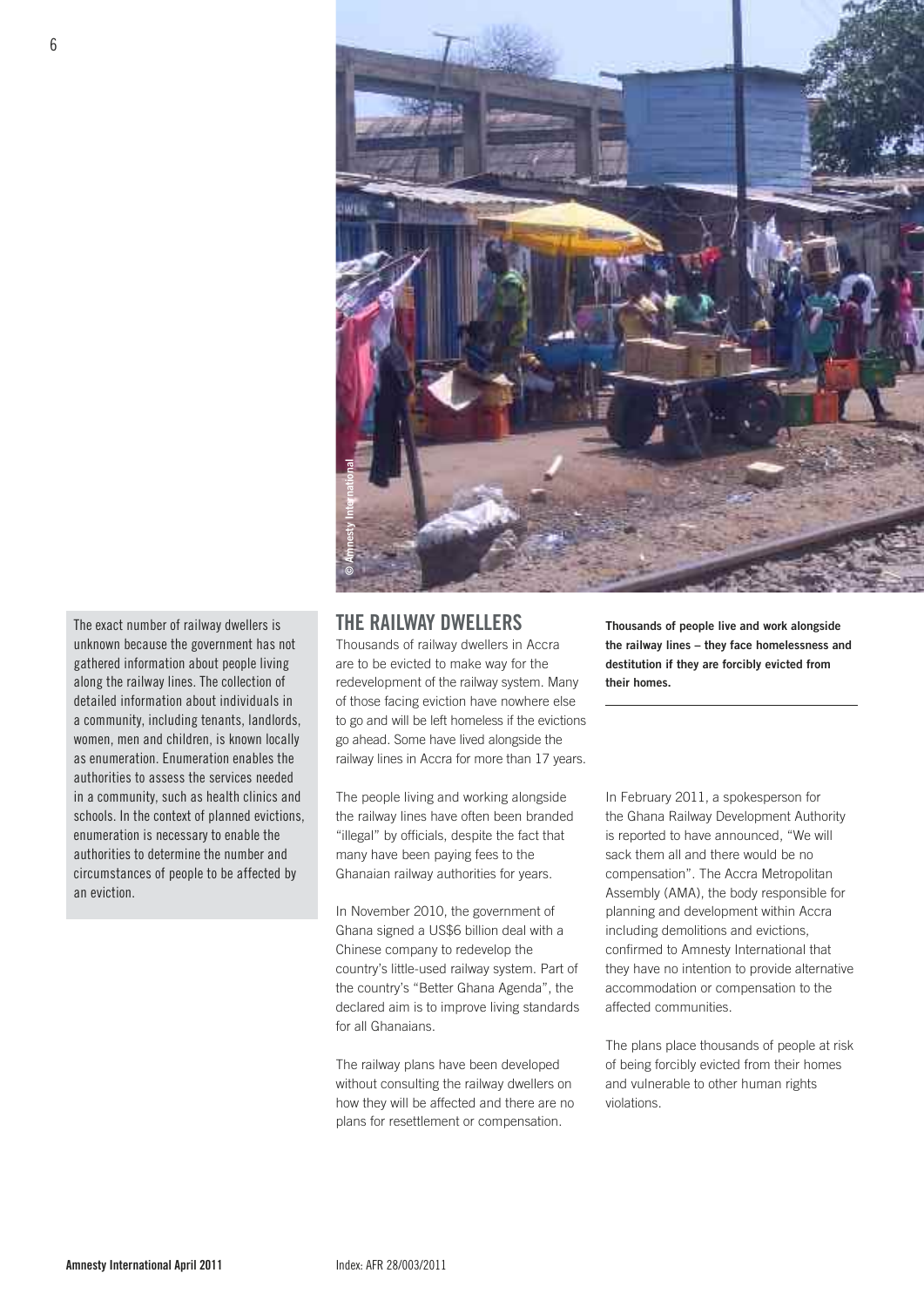

## **no Consultation, inadeQuate notiCe**

There has been a total absence of consultation with railway dwellers. The AMA and the Ghana Railway Development Authority have failed to give adequate notice to residents. Many residents told Amnesty International that because they did not know if or when their buildings might be demolished, they were extremely anxious and insecure.

On 1 December 2010, the AMA sent vans with megaphones to informal settlements located next to railway lines in Agbogbloshie, Accra. AMA officials ordered people to dismantle their homes and businesses and vacate the area within two weeks. The announcement warned that any remaining structures would be demolished. This was not the first time the railway dwellers had been threatened with eviction. The previous month, homes had been marked for demolition with instructions to vacate by 11 November 2010. On 7 December, the AMA stated on its website that structures along the railway lines in



Accra would be demolished as part of nationwide plans to redevelop Ghana's railway system. These evictions did not take place.

On 21 January 2011, officials from the AMA and the Ghana Railway Development Authority visited communities along Accra's railway lines. They measured the distance between structures and the railway lines and again warned people living within 160 metres of the tracks that they had to leave their homes.

Although people were not told when they would be evicted, the Chief Executive of the AMA stated that homes and businesses would be demolished in time for construction work to begin in February. On 25 January, buildings were painted with the words "Remove by January 25 2011 by AMA".

In early February 2011, the authorities renewed their eviction threats. On 1 February 2011 the Chief Executive of the AMA and the Chairman of the Ghana Railway Development Authority visited

**Kofi Adom, railway dweller and shoemaker at his home and shop next to the railway lines in Accra. The red "X" means that his home has been marked for demolition.**

Agbogbloshie community in Accra. Driving in a convoy of vans, the Chief Executive of the AMA announced that the people must leave the area within two weeks or face eviction. Although exact numbers are not known, thousands of people live along the railway lines in the Agbogbloshie area.

A notice period of just a few weeks to vacate an area is not adequate. The way in which the railway dwellers have been given notice – coupled with the lack of consultation or any suggestion of relocation – has also deepened their fear and uncertainty.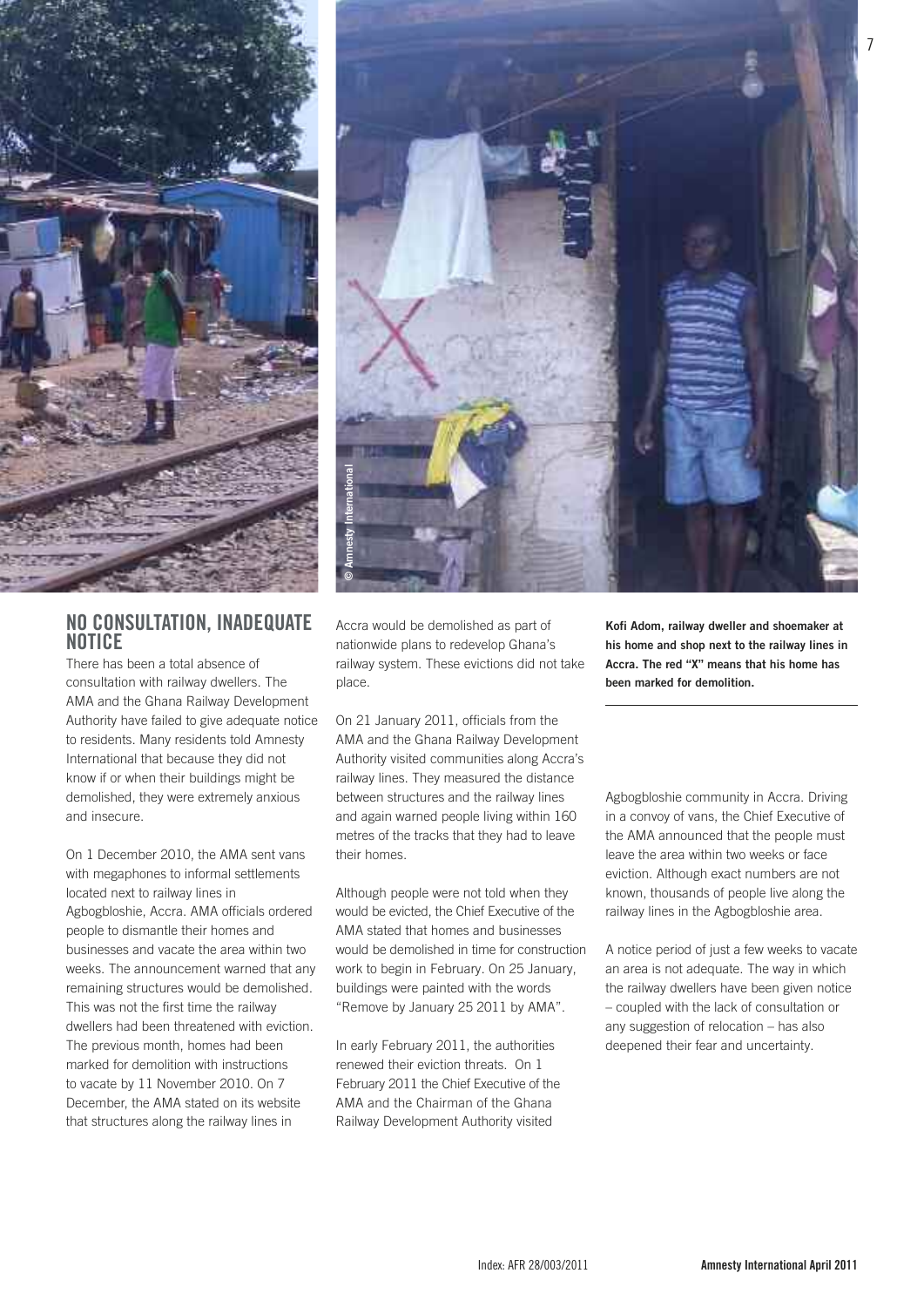

## **old Fadama**

Old Fadama is Ghana's biggest informal settlement. Situated in the middle of Accra, it is estimated that between 55,000 and 79,000 people live there.

Housing the Masses, a non-governmental community-based organization, carried out a community-led enumeration of Old Fadama in 2009 which estimates the population at 79,684 occupying 31.3 hectares of land.

Old Fadama is home to one of Accra's biggest markets and is a centre for "bulk breaking" activities, where food coming in from around the country is sold on in smaller quantities. It attracts many people who earn their living in the informal sector.

The government has not provided residents of Old Fadama with drinking water, electricity or sanitation. Raw sewage flows between the shacks into a nearby lagoon.

The government has not taken measures to enable the people living in Old Fadama to

acquire legal title to the land they live on. The authorities say the residents are "illegal". This leaves residents without security of tenure and permanently vulnerable to forced eviction.

According to the AMA, "That place is an illegal settlement because there weren't any plans for people to reside there." Old Fadama is commonly nicknamed "Sodom and Gomorrah" and seen as a place of crime and vice. Residents told Amnesty International that they were often stigmatized because of where they live.

Abu Haruna, a resident of Old Fadama, told Amnesty International:

"We are porters, truck pushers, food vendors, shoe shiners, traders in scrap, yam, onions, and sawdust. We sell all kinds of products at the market. In our community, people own provision stores, chop bars, barbershops... Yet we are referred to as the worst illegal connection in Ghana."

The AMA has repeatedly announced plans to demolish Old Fadama. In 2002, it issued eviction notices but the evictions were not carried out. In August 2009, the AMA announced that the settlements would be demolished and residents would not be relocated or compensated. Residents organized and in November 2009, the government indicated that Old Fadama residents would be relocated to an adjoining municipality, Adjen Kotoku, but no further details were given. The evictions did not go ahead.

The Community Chief of Old Fadama told Amnesty International:

"It's quiet now, it's sleeping, but we don't know what next, perhaps they're slumbering and it will come back. We met them about one year ago. That's when the evictions were called off. Since then [we've received] nothing officially – only rumours. We want relocation."

Residents of Old Fadama do not know what will happen next. They have also heard rumours that the AMA will give them money to "go home".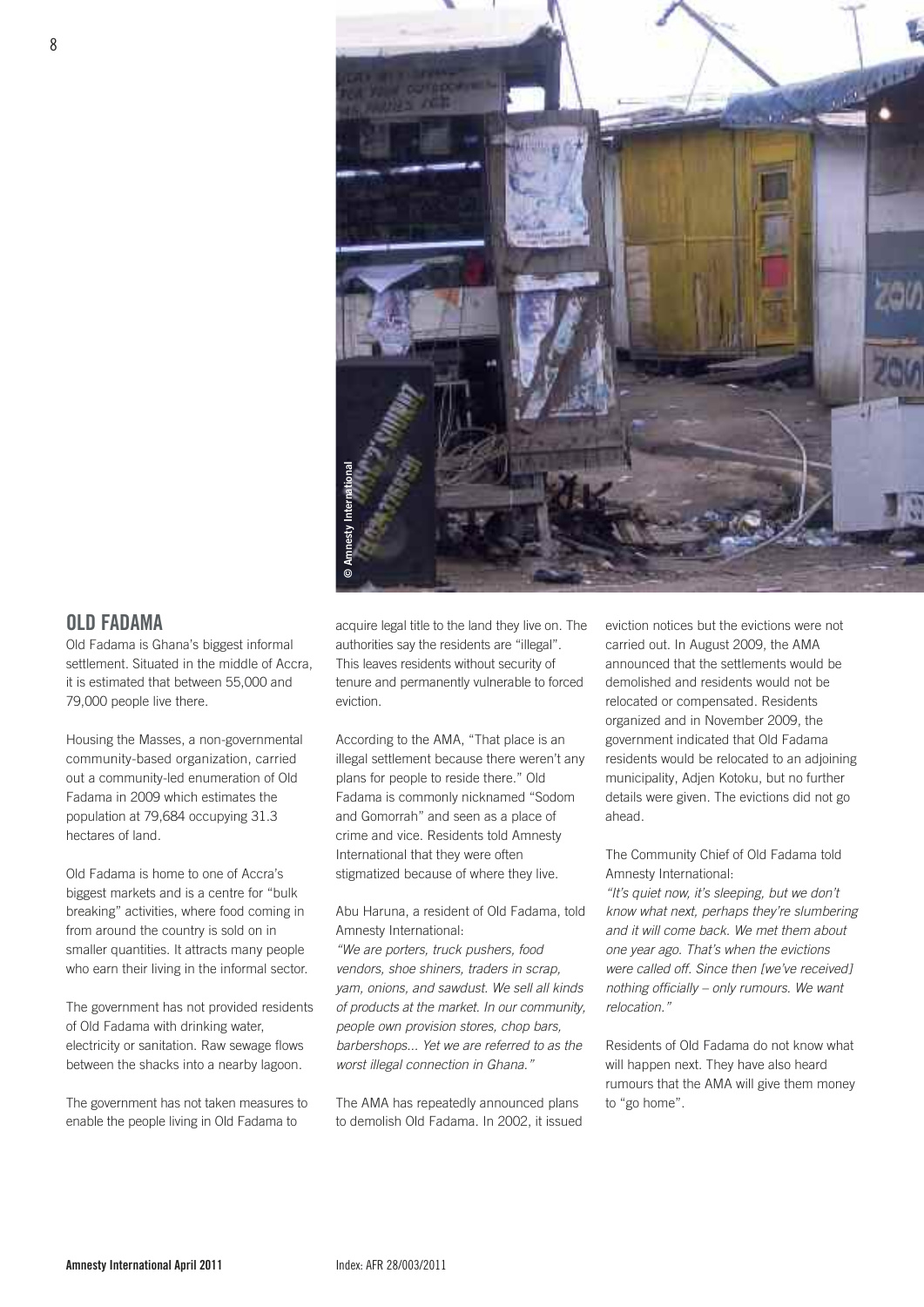

9 **The residents of Old Fadama, Ghana's biggest informal settlement, do not have any security of tenure and live under the constant threat of forced eviction.**

Philip Kuma, a resident of Old Fadama, told Amnesty International:

"We are open to a plan of the government to being relocated or have slum upgrading… The suggestion that we will get transportation money to go back to where we originally came from three decades ago is impossible to execute: in all those years we have been living in the community, we intermarried, our children were born and raised in Accra, and so how is an Ewe man, who got married in Old Fadama to a Ga woman and got children together going back? Going back to where?"

The threat to evict people from their homes without measures to ensure that those affected do not become homeless constitutes a violation of the right to adequate housing. The AMA should consult residents of Old Fadama about proposed evictions, and give them all relevant information. It should give assurances that residents will not be evicted unless all feasible alternatives have been explored. All the procedural safeguards required under international human rights law should be in

place, including the requirements for consultation, adequate notice, adequate alternative housing, compensation and access to legal remedies.

The AMA told Amnesty International in October 2010 that there had been some problems with the Adjen Kotoku relocation site, and they now only plan to relocate the market from Old Fadama there.

Representatives said that transferring the market to a new location would also attract residents to move there. The government's duty to provide safeguards against forced eviction – including ensuring alternative accommodation – is not discharged by providing an alternative site for the market. They must ensure that people have access to adequate alternative housing; access to livelihood is only one component.

The AMA must also ensure that Old Fadama residents have adequate access to food, drinking water and sanitation, as well as medical care and education facilities.

The AMA has not collected detailed information about the individuals living in Old Fadama. Without carrying out an enumeration, the AMA has no way of knowing who they are evicting. For example, AMA officials told Amnesty International that they do not know how many children live in Old Fadama. Without this information the authorities cannot ensure the provision of basic services, such as health clinics and schools, either for the people of Old Fadama or at any relocation site.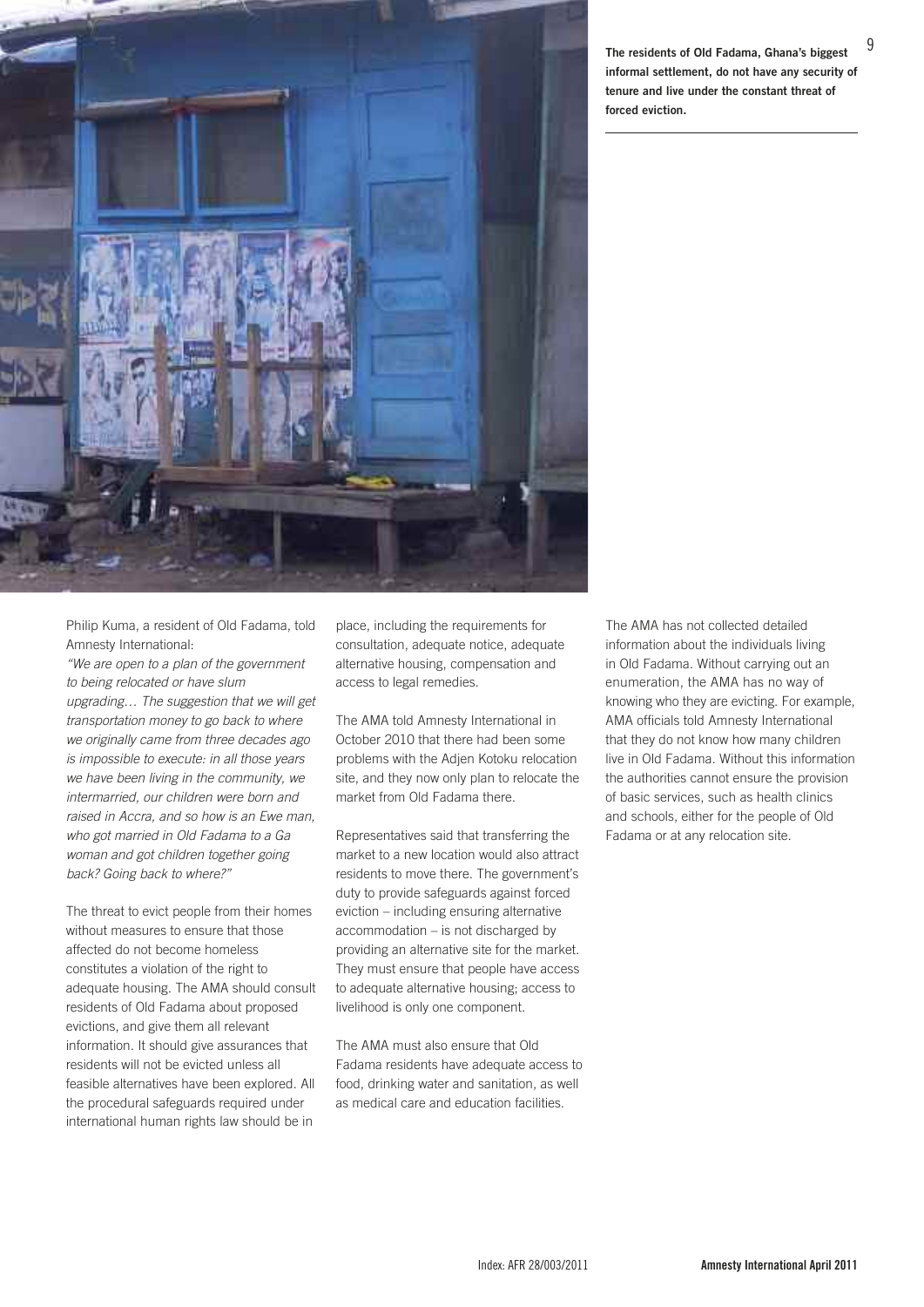

## ghana's constitution

ghana's 1992 constitution does not explicitly provide for the right to adequate housing. Most economic, social and cultural rights are set out in chapter 6 as directive principles which are not justiciable in a court.

however, chapter 5 protects the right to privacy, the right of non-interference with the privacy of one's home, and the right to freedom from arbitrary deprivation of property. Rights in chapter 5 are justiciable.

in addition, article 33(5) states that the rights specifically mentioned "shall not be regarded as excluding others… inherent in a democracy and intended to secure the freedom and dignity of man." Given that the right to adequate housing has been explicitly recognized as a human right in international treaties, including several to which ghana is party, the right to adequate housing could be read into Article 33(5).

#### **laCK oF legal proteCtion**

In Ghana, there are currently no laws to protect slum dwellers from forced eviction.

There is no reference to housing rights in the Constitution and the Constitution fails to make social and economic rights enforceable in the courts.

In a 2002 case against the AMA brought in the High Court of Justice of Ghana by residents of Old Fadama, the lack of legal protection was confirmed. The judgement stated: "the defendants are under no obligation to resettle or relocate or compensate plaintiffs in any way before evicting them from their illegal occupations… The mere eviction of plaintiffs who are trespassers, from the land they have trespassed onto, does not in any way amount to an infringement on their rights as human beings."

This court ruling reflects the absence of Constitutional or legal provisions that would give effect to Ghana's international legal obligations in relation to economic, social and cultural rights, including the right to adequate housing and the prohibition of forced evictions.

## **ghana's international oBligations**

Ghana is obliged under a range of international human rights treaties to respect, protect and fulfil the right to adequate housing, and to prevent and refrain from carrying out forced evictions.

Forced evictions contravene the following treaties, which Ghana has agreed to be bound by:

■ the International Covenant on Economic. Social and Cultural Rights

■ the Convention on the Rights of the Child

■ the Convention on the Flimination of All Forms of Discrimination against Women

■ the International Convention on the Elimination of All Forms of Racial **Discrimination** 

■ the African Charter on Human and Peoples' Rights

■ the African Charter on the Rights and Welfare of the Child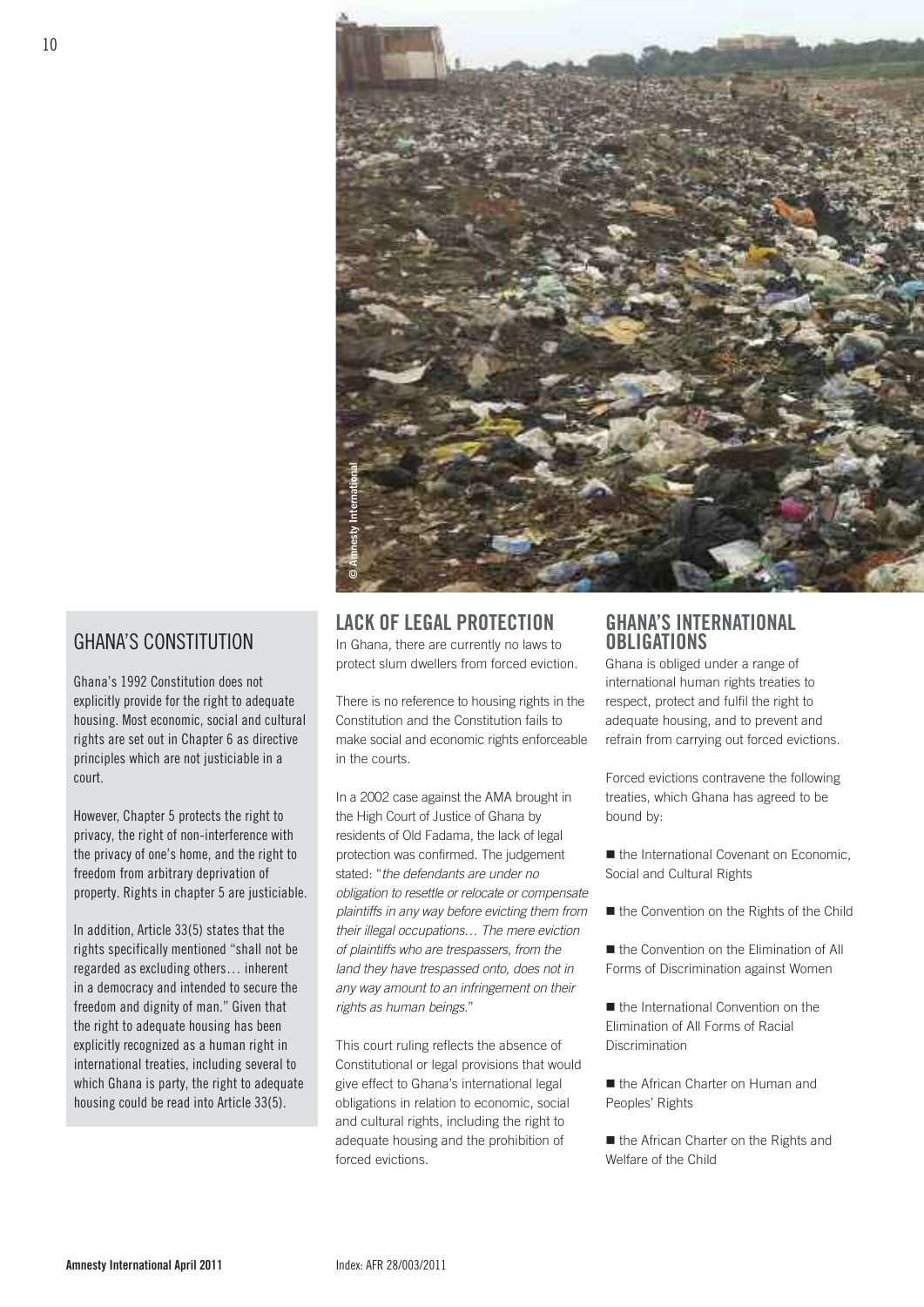

11 **Old Fadama is situated beside <sup>a</sup> rubbish dump and a polluted lagoon. Its tens of thousands of residents lack adequate access to water, electricity and sanitation.**

■ the Protocol to the African Charter on Human and Peoples' Rights on the Rights of Women in Africa

Governments are obliged under the International Covenant on Economic, Social and Cultural Rights to take "whatever steps are necessary" to realize the right to adequate housing. This includes legislative measures that provide the greatest possible security of tenure to occupiers of houses and land, and that strictly control the circumstances under which evictions may be carried out, stipulating all required safeguards.

Before international treaties can be incorporated into national law in Ghana, specific legislation is needed to domesticate them. Ghana ratified the International Covenant on Economic, Social and Cultural Rights in 2000, more than 10 years ago, but has not fully incorporated it into national law. Furthermore, although states are required to submit reports every five years on the measures they have taken to ensure compliance with the treaty, Ghana has never submitted a report to the Committee on Economic, Social and Cultural Rights.

Both its first and second reports are now long overdue.

## **What is to Be done?**

The government of Ghana must ensure that development is taken forward in ways that do not leave people who are already living in poverty out of the process and do not force them deeper into poverty. Any development programme should be carried out in a manner that protects the rights of all people who may be affected.

Evictions must be carried out only as a last resort, after all feasible alternatives have been explored. Human rights law requires a number of procedural safeguards, in particular consultation, the provision of adequate notice, adequate alternative housing, compensation and access to legal remedies. Everyone is entitled to this protection, irrespective of whether they own their homes or land.

The UN Basic Principles and Guidelines on Development-based Evictions and Displacement specify that: "At a minimum, regardless of the circumstances and without discrimination, competent authorities shall ensure that evicted persons or groups, especially those who are unable to provide for themselves, have safe and secure access to: (a) essential food, potable water and sanitation; (b) basic shelter and housing; (c) appropriate clothing; (d) essential medical services; (e) livelihood sources; (f) fodder for livestock and access to common property resources previously depended upon; and (g) education for children and child care facilities."